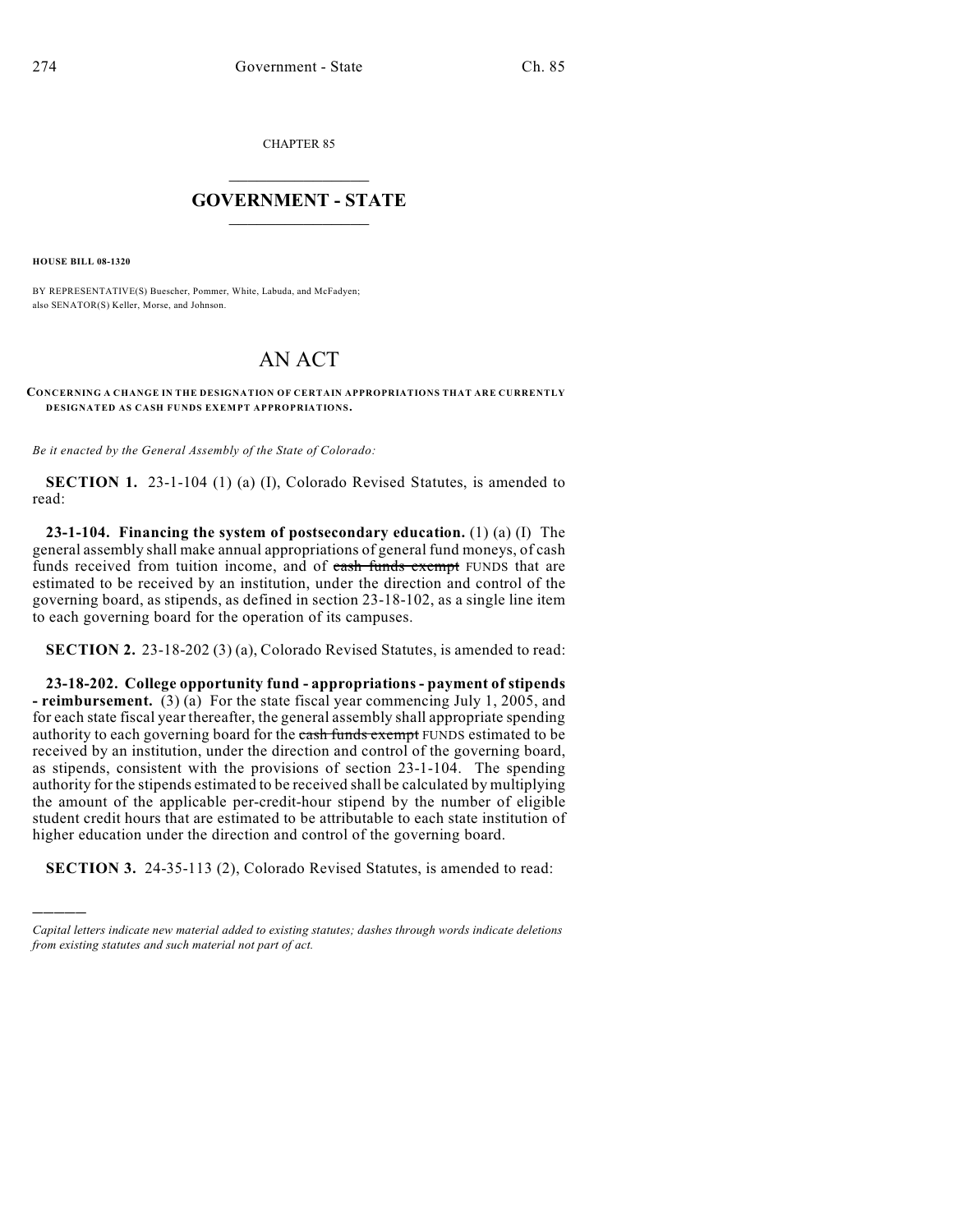**24-35-113. Employees interchangeable.** (2) In any fiscal year in which employees are shifted between divisions, groups, or branches of the department OF REVENUE pursuant to subsection (1) of this section, the executive director OF THE DEPARTMENT shall prepare a report that demonstrates that the total cash fund, cash fund exempt, and federally funded FTE FUNDED WITH CASH FUNDS, REAPPROPRIATED FUNDS, AND FEDERAL FUNDS AND appropriated to such a division, group, or branch of the department for such fiscal year has not been exceeded in that fiscal year by such division, group, or branch. Such report shall be submitted with the department's annual budget request to the joint budget committee.

**SECTION 4.** 24-75-106 (1), Colorado Revised Statutes, is amended to read:

**24-75-106. Transfers between departments of health care policy and financing and human services for medicaid programs - repeal.** (1) Notwithstanding the effect of the "M" provision in the 1990-91 and subsequent general appropriation acts, the governor may transfer unlimited amounts of general fund and cash funds exempt appropriations AND REAPPROPRIATED FUNDS to and from the departments of health care policy and financing and human services when required by changes from the appropriated levels in the amount of medicaid cash funds earned through programs or services provided under the supervision of the department of human services or the department of health care policy and financing.

**SECTION 5.** 24-75-107.5 (1) and (3), Colorado Revised Statutes, are amended to read:

**24-75-107.5. Transfers of spending authority - cash fund appropriations and reappropriated funds - repeal.** (1) (a) Upon approval of the governor, the head of a principal department may transfer cash-spending SPENDING authority within any item of appropriation which operates to increase a cash fund exempt appropriation by decreasing a cash fund appropriation in a corresponding amount so that such transfer does not increase the total cash fund spending authority within the item of appropriation AS FOLLOWS:

(I) TO INCREASE A CASH FUND APPROPRIATION BY DECREASING AN AMOUNT OF REAPPROPRIATED FUNDS IN A CORRESPONDING AMOUNT; OR

(II) TO INCREASE AN AMOUNT OF REAPPROPRIATED FUNDS BY DECREASING A CASH FUND APPROPRIATION IN A CORRESPONDING AMOUNT.

(b) THE AMOUNT OF THE SPENDING AUTHORITY TRANSFERRED PURSUANT TO SUBSECTION (1) OF THIS SECTION MAY BE LIMITED BY AN AMOUNT SPECIFIED IN A FOOTNOTE RELATED TO THE APPROPRIATION IN THE ANNUAL GENERAL APPROPRIATION BILL FOR THAT BUDGET YEAR.

(c) FOR STATE FISCAL YEAR 2008-09, AND FOR EACH STATE FISCAL YEAR THEREAFTER, THE GOVERNOR SHALL DESIGNATE IN THE NOVEMBER 1 SUBMISSION OF AGENCY BUDGET REQUESTS FOR THE UPCOMING YEAR ALL LINE ITEMS WITH TRANSFERS OF SPENDING AUTHORITY APPROVED PURSUANT TO SUBSECTION (1) OF THIS SECTION, INCLUDING THE BASIS FOR AND THE AMOUNT OF EACH TRANSFER.